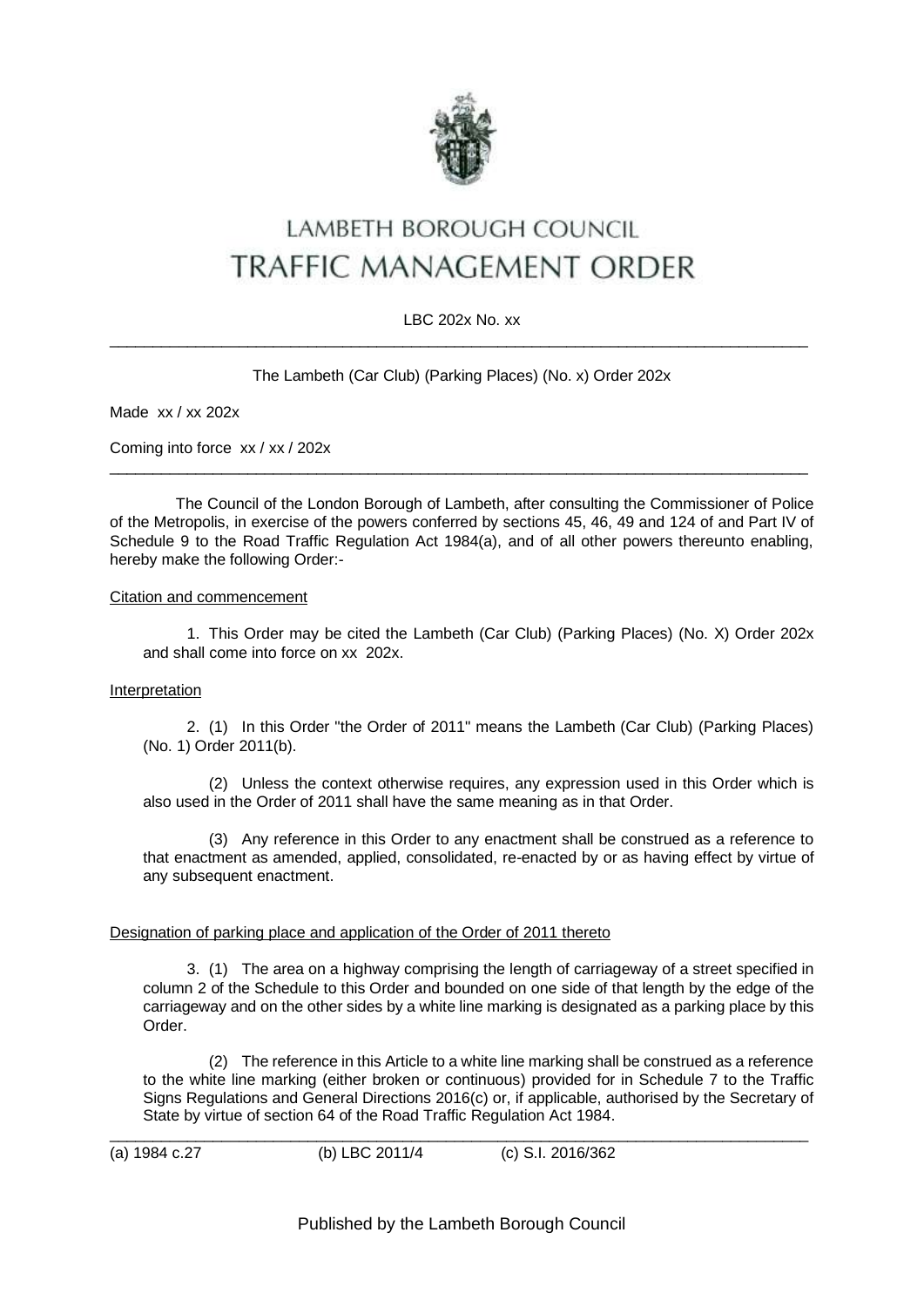(3) The provisions of the Order of 2011 (other than Articles 3, 15 and 22) shall apply to the area designated as a parking place by this Order as if in those provisions any reference to a parking place included a reference to the area designated as a parking place by this Order and as if any reference to the Schedule to the Order of 2011 included a reference to the Schedule to this Order.

Placing of traffic signs, etc.

- 4. The Council shall:-
	- (a) place and maintain traffic signs indicating the limits of the parking place referred to in the Schedule to this Order;
	- (b) place and maintain in or in the vicinity of the parking place referred to in the Schedule to this Order traffic signs indicating that such parking place may be used during the permitted hours for the leaving only of the vehicles specified in Article 4 of the Order of 2011; and
	- (c) carry out such other work as is reasonably required for the purposes of the satisfactory operation of the parking place referred to in the Schedule to this Order.

Dated this xx day of xx 202x.

Ben Stevens Highway Network Manager

\_\_\_\_\_\_\_\_\_\_\_\_\_\_\_\_\_\_\_\_\_\_\_\_\_\_\_\_\_\_\_\_\_\_\_\_\_\_\_\_\_\_\_\_\_\_\_\_\_\_\_\_\_\_\_\_\_\_\_\_\_\_\_\_\_\_\_\_\_\_\_\_\_\_\_\_\_\_\_\_\_